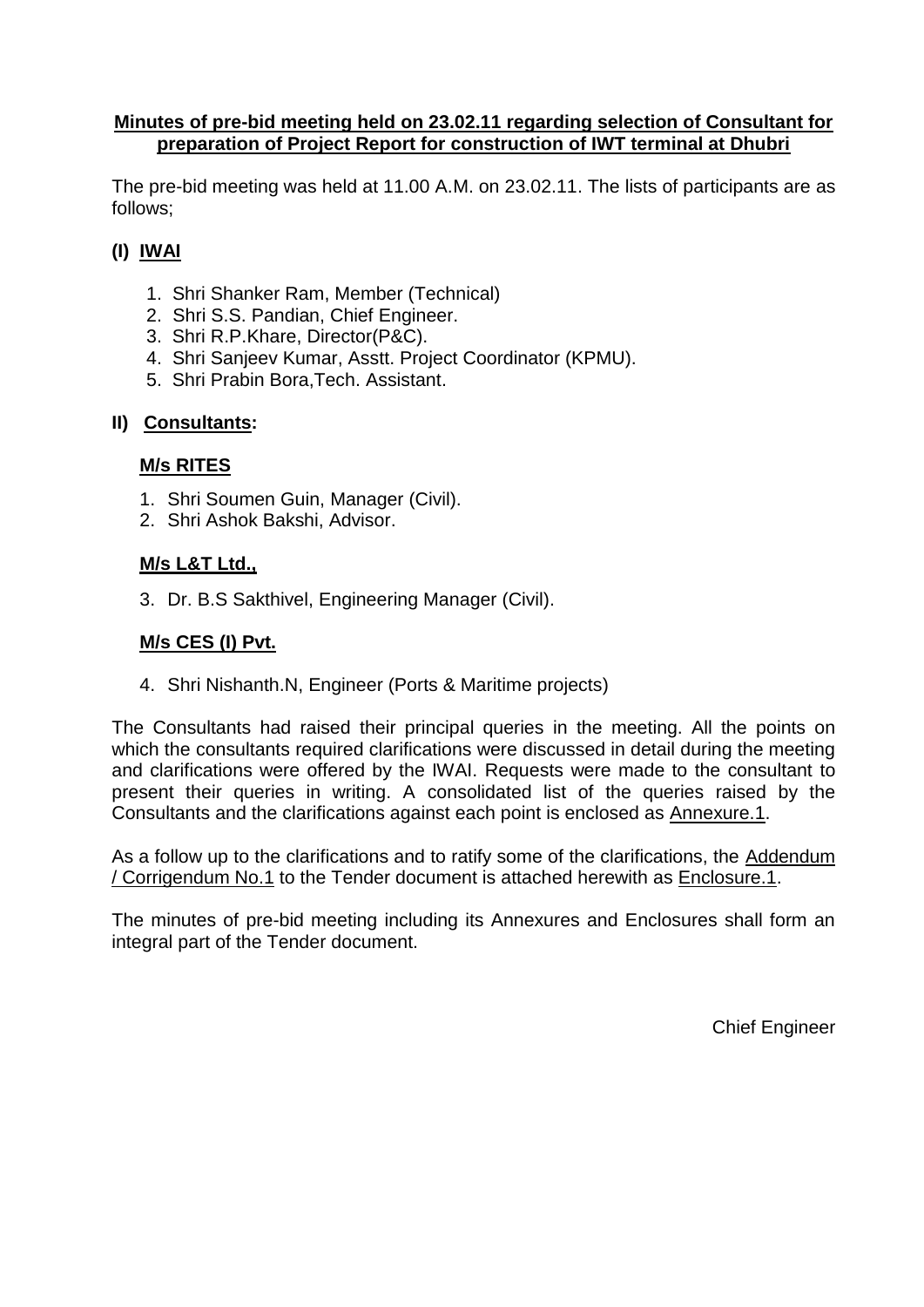# **Annexure-1**

| SI.<br>No.           | Clarification requested by the consultant                                                                                                                                                                                                                                                                                                                                                                                                                                                                                                                                                                                                                                                  | <b>Clarifications</b>                                                                                                                                                                                                                                                                                                                                                                                                                                                                                                                                         |  |  |
|----------------------|--------------------------------------------------------------------------------------------------------------------------------------------------------------------------------------------------------------------------------------------------------------------------------------------------------------------------------------------------------------------------------------------------------------------------------------------------------------------------------------------------------------------------------------------------------------------------------------------------------------------------------------------------------------------------------------------|---------------------------------------------------------------------------------------------------------------------------------------------------------------------------------------------------------------------------------------------------------------------------------------------------------------------------------------------------------------------------------------------------------------------------------------------------------------------------------------------------------------------------------------------------------------|--|--|
| M/s CES(I) Pvt. Ltd. |                                                                                                                                                                                                                                                                                                                                                                                                                                                                                                                                                                                                                                                                                            |                                                                                                                                                                                                                                                                                                                                                                                                                                                                                                                                                               |  |  |
| $\mathbf{1}$         | Regarding Geotechnical Investigations (Clause 1.4 of<br>NIT and Para 4(ii) of TOR page 36) and Proof Checking<br>of Design by Independent Agency (Clause 1.6 of NIT<br>and Para 3((viii) of TOR page 34), we presume the cost<br>of actual geo-technical investigation works (to be<br>carried out by specialized agency) and fee & expenses<br>to be paid to the Independent Engineer towards proof<br>checking of designs will be borne by IWAI and need not<br>be included in the Consultancy fees. Please clarify. Also<br>please clarify what would be scope of Consultant's<br>work with respect to Geo-Technical Investigation and<br>also appointment of the Independent Engineer? | Fee<br>&<br>towards<br>Expenses<br>engagement of Proof consultant and<br>Geotechnical investigation to<br>be<br>included in the Consultancy fee.<br>Geo-technical<br>investigation<br>as<br>specified in the bid document to be<br>arranged and supervised by the<br>Consultant.<br>Names<br>οf<br>three<br>experienced<br>and<br>competent<br>agencies who can act as Proof<br>consultant to be furnished by the<br>selected Consultant out of which one<br>will be approved by IWAI. The<br>approved agency to be appointed /<br>engaged by the Consultant. |  |  |
| $\overline{2}$       | In Section 2, Clause No.8.4 (d), it has been noted that<br>Team Leader is required to be a graduate in CE with<br>10 years experience and<br>minimum<br>possessing<br>comprehensive understanding of IWT Operation and<br>experience in planning and implementation of IWT<br>Projects. We request you to consider the experience in<br>ports also and give same weightage to ports experience<br>also.                                                                                                                                                                                                                                                                                    | Accepted. However, understanding<br>of IWT Operation and experience in<br>planning and implementation of IWT<br>Projects is required for Team leader.                                                                                                                                                                                                                                                                                                                                                                                                         |  |  |
| 3                    | In part II, Section 12.4 Method of Selection (page 17 of<br>ITC) it is mentioned that Technical : Financial were be<br>given 70:30 weightage, we request you to consider<br>more importance to technical and consider 80:20.                                                                                                                                                                                                                                                                                                                                                                                                                                                               | No change is considered.                                                                                                                                                                                                                                                                                                                                                                                                                                                                                                                                      |  |  |
| 4                    | Whether port projects will have same weightage as IWT<br>Projects?                                                                                                                                                                                                                                                                                                                                                                                                                                                                                                                                                                                                                         | Please refer page no.-4 for similar<br>IWT projects.                                                                                                                                                                                                                                                                                                                                                                                                                                                                                                          |  |  |
| 5                    | For showing experience on similar IWT Projects<br>whether past 10 years period can be considered, as<br>similar studies executed during past 5 years are very<br>limited.                                                                                                                                                                                                                                                                                                                                                                                                                                                                                                                  | Information as required as per the<br>tender document only may be<br>furnished.                                                                                                                                                                                                                                                                                                                                                                                                                                                                               |  |  |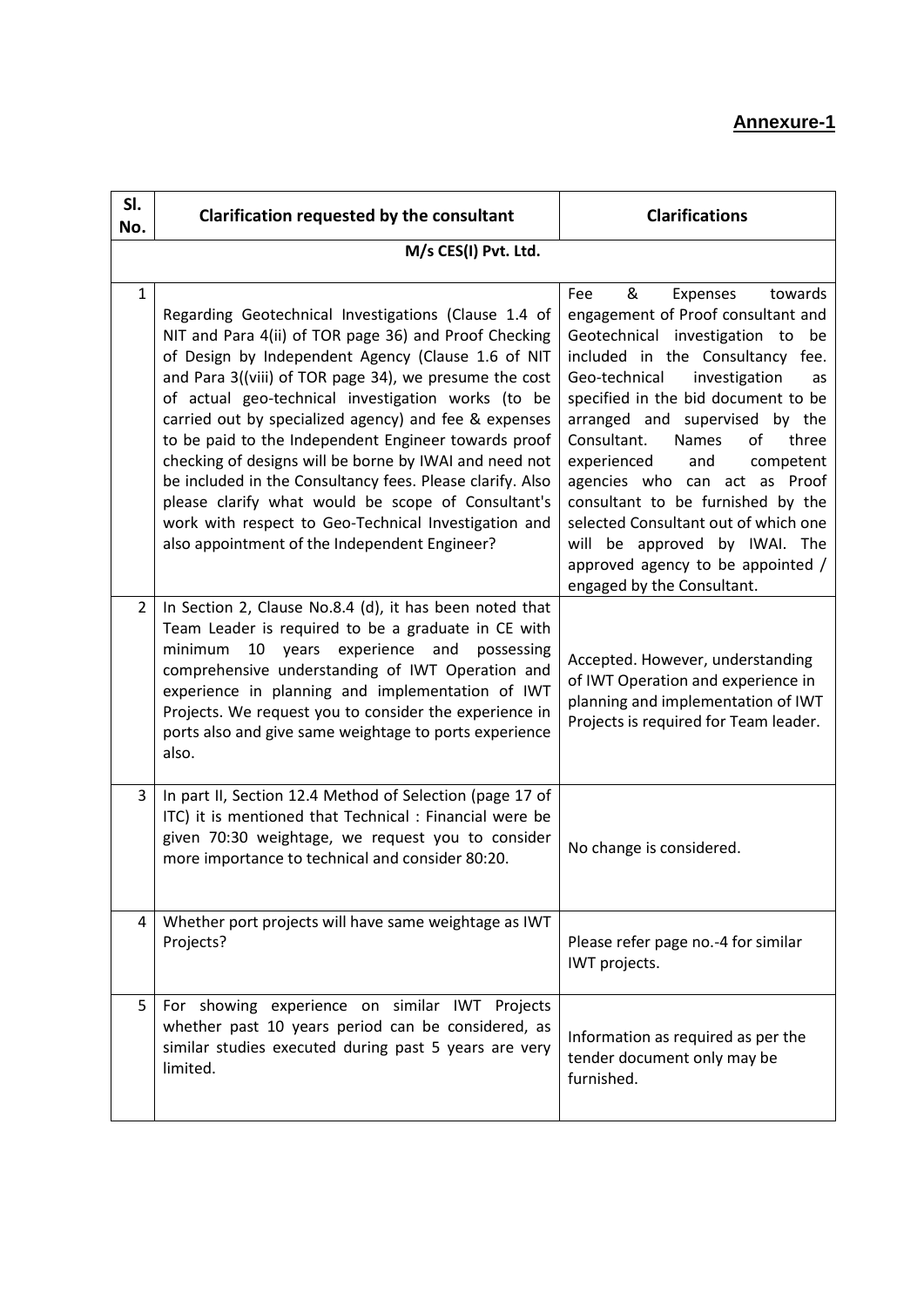| SI.<br>No.     | Clarification requested by the consultant                                                                                                                                                                                                                                                                                                                                                                                                                                                                                                                                                                                                                                                                                                                                                                                                                                                                                                         | <b>Clarifications</b>                                                                                                                                                                                                |
|----------------|---------------------------------------------------------------------------------------------------------------------------------------------------------------------------------------------------------------------------------------------------------------------------------------------------------------------------------------------------------------------------------------------------------------------------------------------------------------------------------------------------------------------------------------------------------------------------------------------------------------------------------------------------------------------------------------------------------------------------------------------------------------------------------------------------------------------------------------------------------------------------------------------------------------------------------------------------|----------------------------------------------------------------------------------------------------------------------------------------------------------------------------------------------------------------------|
| 6              | Reference Para 5 Section 6 Conditions of Contract and<br>Standard Form of Contract page 47 - Stages of Payment<br>- it may please be appreciated that upon submission of<br>Draft Final Report, the Consultant's scope of work<br>would be accomplished by say 90% as thereafter only<br>discussions/presentation, obtaining comments and<br>finalizing the report will have to attended to by the<br>Consultant. Subsequently, there is no time indicated as<br>to how much time IWAI will take to approve the final<br>report during which practically no work is required to<br>be carried out by Consultants. Therefore, may we<br>suggest for your kind consideration the following stage<br>payments:<br>1. Signing of Agreement & on submission of BG - 10%<br>2. On submission of Inception Report - 25%<br>3. On submission of Draft Final Report - 45%<br>4. On submission of Final Report - 15%<br>5. Acceptance of Final Report - 05% | Stages of payments will remain<br>without change.                                                                                                                                                                    |
|                | M/s RITES Ltd.                                                                                                                                                                                                                                                                                                                                                                                                                                                                                                                                                                                                                                                                                                                                                                                                                                                                                                                                    |                                                                                                                                                                                                                      |
| $\overline{7}$ | Please arrange to provide us good quality Index map at<br>the terminal area mentioning all dimension clearly<br>written.                                                                                                                                                                                                                                                                                                                                                                                                                                                                                                                                                                                                                                                                                                                                                                                                                          | Will be provided by IWAI.                                                                                                                                                                                            |
| 8              | Quantum of Cargo, type, and projection, please arrange<br>to provide if available.                                                                                                                                                                                                                                                                                                                                                                                                                                                                                                                                                                                                                                                                                                                                                                                                                                                                | Copy of projected cargo present in<br>Detailed project report of National<br>waterways-2 will be provided.                                                                                                           |
| 9              | Existing pontoon, existing berthing structure will be<br>used or complete new scheme. Please inform.                                                                                                                                                                                                                                                                                                                                                                                                                                                                                                                                                                                                                                                                                                                                                                                                                                              | Existing terminal pontoon to be<br>adapted with gangway etc. for the<br>proposed terminal. The ToR is very<br>clear on this aspect. It is necessary<br>that the tenderer visit the site before<br>submission of bid. |
| 10             | What is the use of stone spur?                                                                                                                                                                                                                                                                                                                                                                                                                                                                                                                                                                                                                                                                                                                                                                                                                                                                                                                    | Stone spur is provided to prevent the<br>bank erosion during flood by means<br>of reducing the velocity near the<br>bank.                                                                                            |
| 11             | Hydrographic survey chart and land topographic survey<br>chart at the terminal area, please arrange to provide if<br>available.                                                                                                                                                                                                                                                                                                                                                                                                                                                                                                                                                                                                                                                                                                                                                                                                                   | Hydrographic survey chart and land<br>topographic<br>survey<br>chart<br>οf<br>proposed location will be provided<br>by IWAI.                                                                                         |
| 12             | What is the R.L of Ground w.r.t. H.F.L of River, please<br>give some information.                                                                                                                                                                                                                                                                                                                                                                                                                                                                                                                                                                                                                                                                                                                                                                                                                                                                 | Please refer to the survey data to be<br>under item 11 above.<br>provided<br>Tenderer<br>to visit the site and<br>familiarize with its features.                                                                     |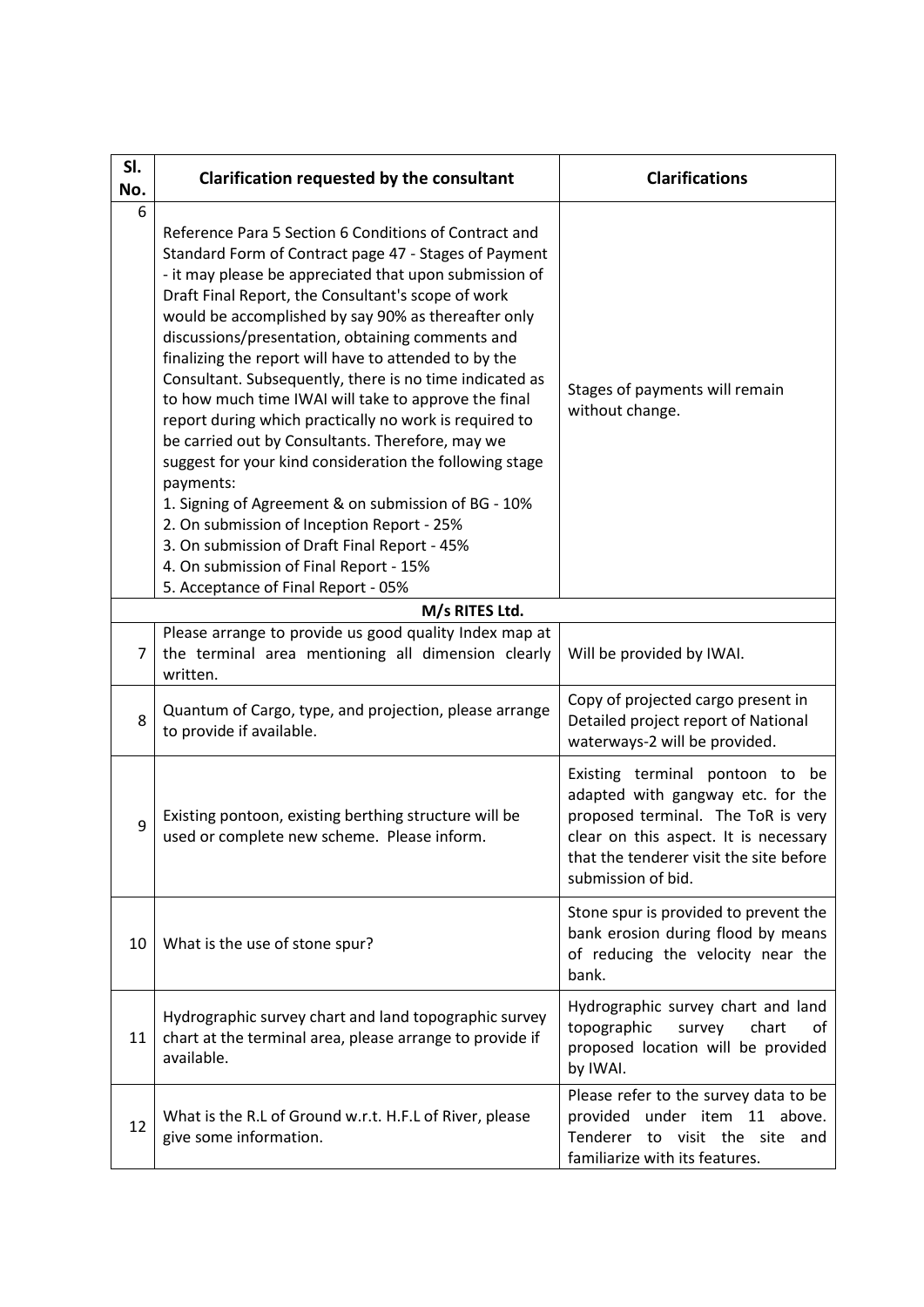| SI.<br>No.                  | Clarification requested by the consultant                                                                                                                                                                                                                                                                                                                                                                                                                                    | <b>Clarifications</b>                                                                                                                                                                                                                                                                                                 |  |  |
|-----------------------------|------------------------------------------------------------------------------------------------------------------------------------------------------------------------------------------------------------------------------------------------------------------------------------------------------------------------------------------------------------------------------------------------------------------------------------------------------------------------------|-----------------------------------------------------------------------------------------------------------------------------------------------------------------------------------------------------------------------------------------------------------------------------------------------------------------------|--|--|
| 13                          | Road and Rail connectivity to be proposed from the<br>terminal area to the main road or not and let us give<br>some information now far it is from terminal area.                                                                                                                                                                                                                                                                                                            | Road connectivity is proposed from<br>the terminal. Please refer to the<br>scope of work and ToR. Tenderer to<br>visit the site and familiarize with its<br>features.                                                                                                                                                 |  |  |
| 14                          | Phasing to be done on expenditure to the proposed<br>investment on what basis, please inform.                                                                                                                                                                                                                                                                                                                                                                                | Phasing of capital expenditure on a<br>project is usually linked to its<br>construction schedule.                                                                                                                                                                                                                     |  |  |
| 15                          | Whether the terminal proposed for cargo only or<br>passenger also.                                                                                                                                                                                                                                                                                                                                                                                                           | terminal<br>The<br>for<br>is<br>proposed<br>handling of cargo.                                                                                                                                                                                                                                                        |  |  |
| M/s Larsen & Toubro Limited |                                                                                                                                                                                                                                                                                                                                                                                                                                                                              |                                                                                                                                                                                                                                                                                                                       |  |  |
| 16                          | As per Form Tech 3A - Preparation of conceptual layout<br>and features of the proposed terminal requires detailed<br>data such as exact layout of the area, hydrographic<br>charts, cargo potential etc. The necessary data is<br>required to be supplied by IWAI. This will require<br>substantial time. Hence, Consultant shall submit a brief<br>methodology for designing the facilities. Therefore, it<br>is requested that IWAI may modify this clause<br>accordingly. | Please refer Terms of reference for<br>proposed dimensions of facilities and<br>also refer point no.-7,8 & 11 above.<br>No change in the clause is envisaged.<br>The details as per Form 3A is<br>essential<br>appraise<br>the<br>to<br>Consultant's understanding of the<br>project and visualization of facilities. |  |  |
| 17                          | Proof of similar works completed for the past 5 years -<br>It is requested that this period may be increased as<br>works completed for the past 10 years.                                                                                                                                                                                                                                                                                                                    | No change is considered.<br>Clarification at Sl.No.5 above refers.                                                                                                                                                                                                                                                    |  |  |
| 18                          | As per Tender document: A proposal shall be prepared<br>for improving road and rail connectivity from the<br>Kindly clarify whether any survey is<br>terminal -<br>contemplated for preparing this proposal and specific<br>design of roads/rail network required.                                                                                                                                                                                                           | Please refer page no. 34 sl. No.- vi<br>under terms of reference.                                                                                                                                                                                                                                                     |  |  |
| 19                          | It is requested that IWAI may provide layout and<br>hydrographic charts in dig softcopy format to the<br>consultant at the earliest.                                                                                                                                                                                                                                                                                                                                         | Request is considered and will be<br>provided by IWAI.                                                                                                                                                                                                                                                                |  |  |
| 20                          | DPR prepared for NW 2 or DPR chapter describing<br>proposed Dhubri Terminal shall be made available to<br>the Consultant for preparation of tender methodology<br>at the earliest.                                                                                                                                                                                                                                                                                           | Considered and will be provided by<br>IWAI.                                                                                                                                                                                                                                                                           |  |  |
| 21                          | In view of the above points, it is requested that date of<br>tender submission may kindly be extended to 11th of<br>March 2011.                                                                                                                                                                                                                                                                                                                                              | Tender submission date is extended<br>up to 1500 hrs on 14.03.11 keeping<br>in the view of site visit by respective<br>bidders and subsequent preparation<br>of realistic bid.                                                                                                                                        |  |  |